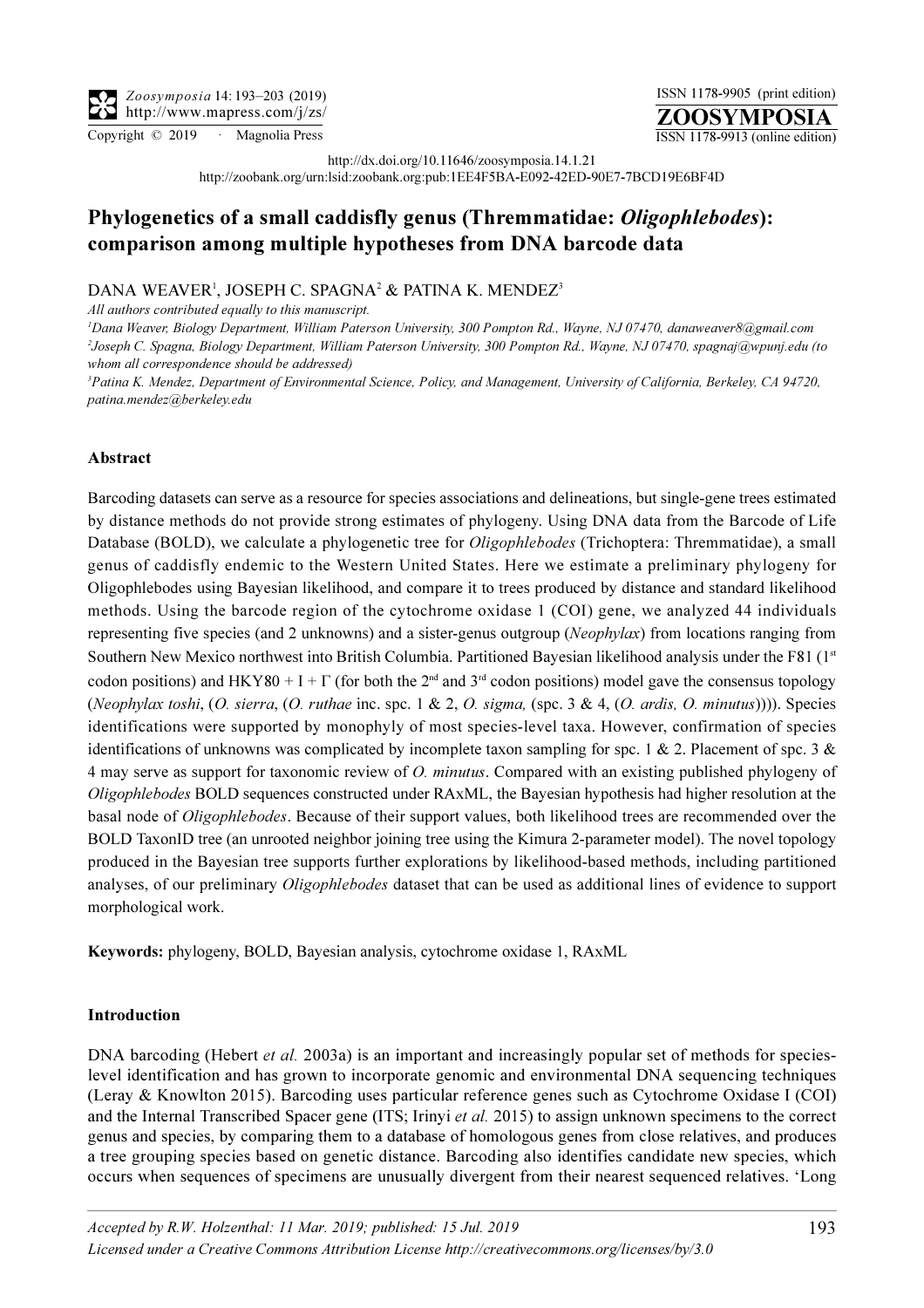branches' are often defined as having a greater than 2% pairwise distance (Johns & Avise 1998; Hebert et al. 2003b). One such resource, BOLD (Barcode of Life Database; Ratnasingham & Hebert 2007) allows users to contribute and use barcode sequences, some of which are either available to the public, or may be provided by the owner upon request.

DNA barcodes and available barcode libraries are exceptionally powerful tools for enhancing the associations among males, females, and larvae of a species. For example, the larval stage of Trichoptera is the longest-lived and most ecologically diverse life stage, however few species-level keys to North American larvae exist in the literature (Ruiter et al. 2013). Larval-adult associations are sometimes neglected because difficulty using the metamorphotype technique of Wiggins (1996). DNA barcodes have been successful in associating as many as 62 larval-adult caddisfly pairs from Manitoba, Canada that were used to develop larval keys (Ruiter *et al.* 2013) and much success has occurred worldwide using the barcode region along with other genes to associate larvae to adults (e.g, Zhou et al. 2007; Waringer et al. 2018). Barcode analyses also reveal cryptic species diversity and facilitate female species associations (Pauls et al. 2010; Giersch et al. 2015; Flint & Kjer 2011). For the insect order Trichoptera, BOLD includes over 45,000 barcode sequenced specimens from 5,847 species as of this writing (http://www.boldsystems.org accessed, December 10, 2015).

As the number of sequences in BOLD has grown, there is an increased ability to ask questions of a nature broader than species associations. However, the default barcode analysis procedures in BOLD are largely distance methods, which (although fast and computationally simple) have long been known to be potentially misleading for phylogenetic work (Hasegawa et al. 1991). Although the BOLD project managers are explicit about these methods being not designed for phylogenetic studies (BOLD database FAQ, accessed 12/21/2015, http://v3.boldsystems.org/index.php/resources/boldfaq?chapter=2\_BolduserQuestions.html&section=q5), simple, more phylogenetically-robust analysis options should be considered for gathering phylogenetic information from barcoding datasets, especially if they are to be used for speculating cryptic species. Zhou et al. (2016) explicitly used Trichoptera as a model taxon for use of COI barcodes to fill out relationships between the "leaves" (terminal taxa) on the tree of life, and we continue in that vein.

Here we expand upon the effort of Zhou *et al.* (2016) under a different phylogenetic model of the "twigs" and the "leaves" representing the genus Oligophlebodes, a small genus of caddisflies. Using multi-model Bayesian analysis of COI barcode data from this group, we generate a DNA barcode phylogeny that will assist in partitioning species-level relationships within the genus. This model allows for making preliminary determinations of unidentified specimens within BOLD and to highlight potential new species in light of phylogeny, to be examined in further detail through future formal morphological species description.

#### Methods

#### Study group

Oligophlebodes Ulmer, 1905 (Trichoptera: Thremmatidae) is a genus of caddisflies endemic to the montane areas of Western North America (Southern New Mexico Northwest into British Columbia and Alberta) constrained to high altitude sites in cool fast-flowing streams (Wiggins 1996). In particular O. sierra Ross, 1944 and O. minutus (Banks, 1897) have large north-south distributions along the Sierra Nevada and Rocky Mountains, respectively. Oligophlebodes ruthae Ross, 1944, O. mostbento Schmid, 1968, and O. zelti Nimmo, 1971 occur in high-altitude sites on either side of the US-Canada border. Other species, such as O. ardis Ross, 1941 and O. sigma Milne, 1935 have much more constrained distributions.

Oligophlebodes is most closely related to the genus Neophylax McLachlan, 1871 (Schmid 1955, Wiggins et al. 1985, Holzenthal et al. 2007). The taxonomy of Oligophlebodes is limited to species descriptions and a key to adults by Ross (1944, 5 species, United States) and Nimmo (1971, 3 species, Alberta and Eastern British Columbia, Canada). The only published phylogeny of *Oligophlebodes* [species \(6 species + unknowns,](https://github.com/pbfrandsen/trichoptera_barcodes/tree/master/subclades/Limnephiloidea) [29 exemplars\) occurs within the Limnephiloidea supplemental materials \(https://github.com/pbfrandsen/](https://github.com/pbfrandsen/trichoptera_barcodes/tree/master/subclades/Limnephiloidea) trichoptera\_barcodes/tree/master/subclades/Limnephiloidea) of the large-scale analysis of Trichopteran [phylogeny of Zhou](https://github.com/pbfrandsen/trichoptera_barcodes/tree/master/subclades/Limnephiloidea) et al. (2016).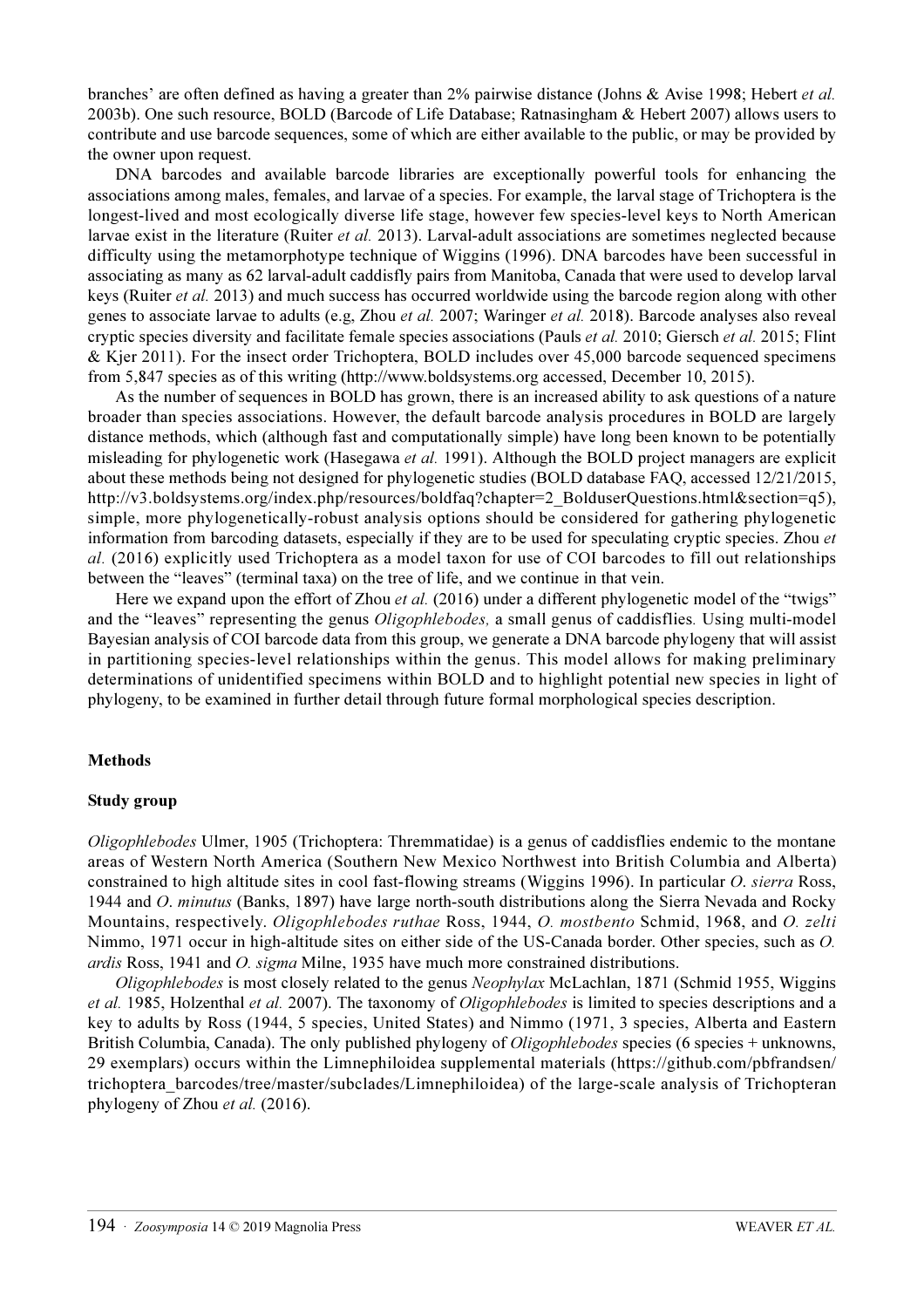#### Taxon and Locus Selection

To examine the phylogenetic relationships among species of *Oligophlebodes*, we used existing BOLD sequences (private and public submission). We sampled 44 specimens of 5 (of the 7) described species in the genus (O. ruthae, O. ardis, O. sierra, O. sigma, and O. minutus) and 1 outgroup (Neophylax toshioi Vineyard & Wiggins, 1987), from southern New Mexico, United States to northern British Columbia, Canada. Unfortunately, sequences were not available for *O. mostbento* or *O. zelti*. We used multiple individuals from each species and included site replicates when available. We used a segment from the DNA barcode region of the cytochrome oxidase I (COI) gene (Hebert et al. 2003a), measuring 323–658 base pairs in length (see Appendix for lengths). Sequences were downloaded from GenBank (http://www.ncbi.nlm.nih.gov/genbank/) (3 sequences) and the BOLD database (http://www.boldsystems.org/) (41 sequences) (Ratnasingham & Hebert 2007), to build a matrix with 44 terminal taxa. All specimens, their unique labels (also used in tree diagrams), collection data (where available) and GenBank/BOLD. Accession numbers are included in the Appendix.

#### Molecular Methods

# Alignment and model selection

We aligned sequences by-eye using codons and amino acid translation as references in Geneious v8.1 (Kearse et al. 2012). The aligned matrix was subjected to model testing using JMODELTEST 2 (Darriba et al. 2012) using the AIC criterion. Based on JMODELTEST outcomes, we chose the F81 model for 1<sup>st</sup> position codon and the HKY + I +  $\Gamma$  model for both the 2<sup>nd</sup> and 3<sup>rd</sup> codon positions in COI. This type of codon-based partitioning and model choice prior to analysis has been shown to significantly improve likelihood scores and bootstrap values for Bayesian analyses of mitochondrial data, as well as accounting for real differences in evolutionary patterns between the three codon positions (Brandley et al. 2005).

#### Phylogenetic analysis

We ran a Bayesian Markov Chain Monte Carlo (MCMC) analysis in MrBayes v3.2.4 (Ronquist & Huelsenbeck 2003) using three partitions ( $1<sup>st</sup>$ ,  $2<sup>nd</sup>$ , and  $3<sup>rd</sup>$  codon positions, modeled as outlined above) for 1.1 million generations using 4 heated chains, with tree subsampling occurring every 200 generations. After 1.1 million generations the average standard deviation of split frequencies was below the threshold of 0.05, indicating convergence; we discarded the first 100,000 generations as burn-in. A majority-rule consensus tree, with posterior probabilities for each resolved node, was calculated based on the remaining sampled trees. We visualized the consensus tree using the tree-viewing software, FigTree v1.4.2 (Rambaut 2014). This analysis and tree will be referred to as the BAYESTREE for the remainder of this paper.

We examined two trees for comparison to BAYESTREE. We also produced a tree via the TaxonID method set as the default in the BOLD database (hereafter, BOLDTREE). Using the same data matrix as we used for BAYESTREE, we used the BOLD software (Ratnasingham & Hebert 2007) to produce an unrooted neighbor-joining tree under the Kimura 2-parameter model. We also compared trees to a section of the Limnephiloidea tree of Zhou et al. (2016), in which we extracted the Neophylax + Oligophlebodes [branches](https://github.com/pbfrandsen/trichoptera_barcodes/tree/master/subclades/Limnephiloidea) [\(hereafter, ZHOUTREE\), retaining the corresponding topology and branch support \(available from https://](https://github.com/pbfrandsen/trichoptera_barcodes/tree/master/subclades/Limnephiloidea) github.com/pbfrandsen/trichoptera\_barcodes/tree/master/subclades/Limnephiloidea). ZHOUTREE (complete [with 29 ingroup and 3 outgroup terminals\) was constructed by Zhou](https://github.com/pbfrandsen/trichoptera_barcodes/tree/master/subclades/Limnephiloidea) *et al.* (2016) using maximum likelihood as implemented in RAxML, with 1000 bootstrap replicates used to calculate branch support. The authors used the GTR + Γ maximum likelihood models, with 4 site-specific variation models. The ZHOUTREE contains additional specimens not available to our project: O. mostbento from MT and O. minutus from AZ.

#### Results

In BAYESTREE (Fig. 1), rooted with outgroup Neophylax toshioi, results were consistent with species taxonomy of all determined adult specimens. Support values for ancestral nodes for each species group, expressed as Bayesian posterior probabilities, are between 0.95 and 1.00, with the node separating O. ruthae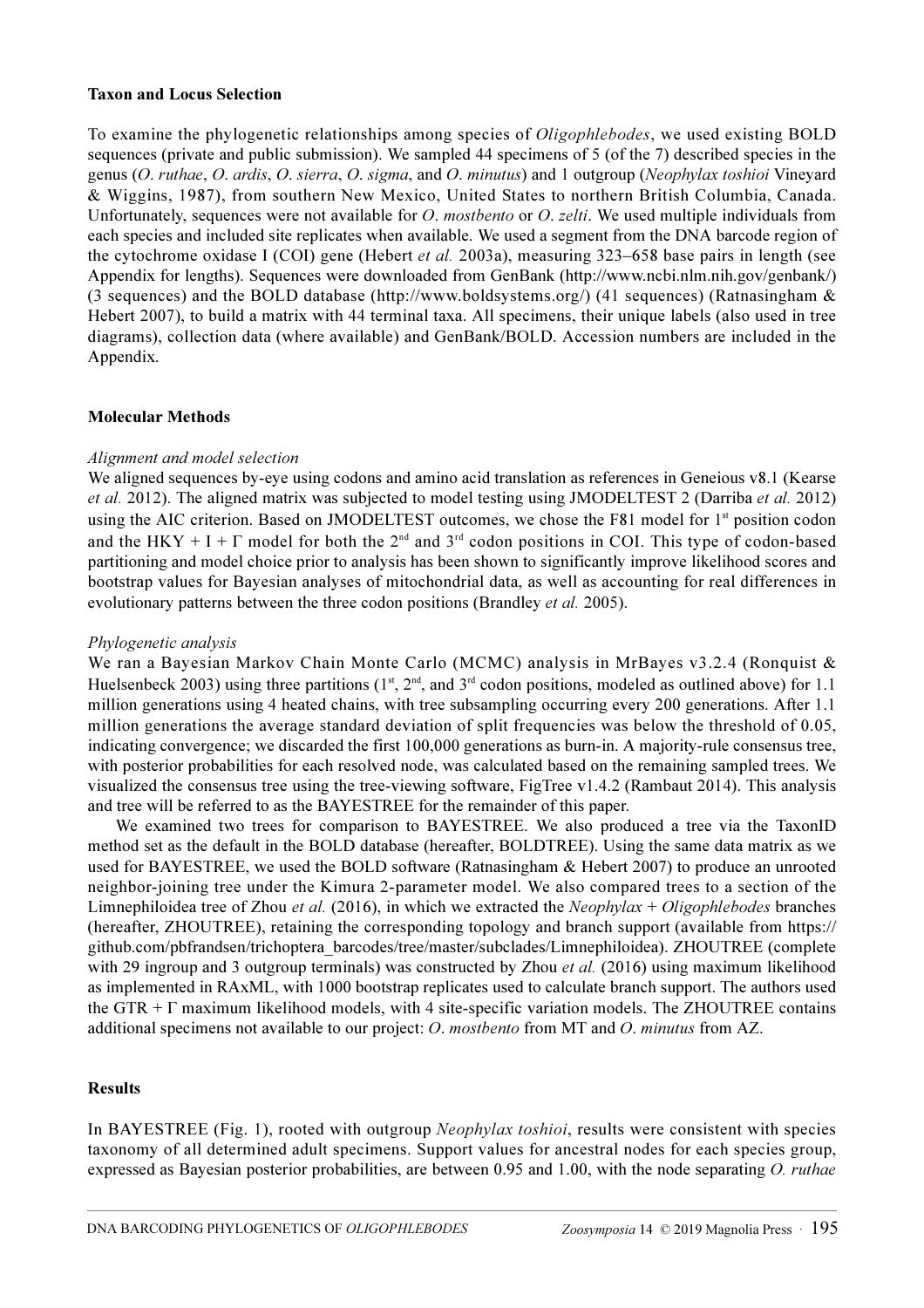and O. sigma from the remainder of the taxa lacking statistical support (0.89), effectively making O. ruthae + O. sigma + (spc. 3 & 4, (O. ardis, O. minutus)) a tritomy. Within species groups, the lowest support values  $(0.63, 0.87)$  also occur within the *O. ruthae* group.



2% change

**FIGURE 1.** Bayesian Likelihood tree using F81 and  $HKY80 + I + \Gamma$  substitution models (BAYESTREE). Majority-rule consensus tree of dataset produced via Bayesian likelihood analysis. Rooted to outgroup *Neophylax toshioi.* Values on nodes represent Bayesian posterior probabilities (1.0 = 100%). Scale bar represents 2% genetic change along a branch. Terminal labels represent species ID's and individual specimen labels; collection information for all specimens is included in Appendix. Bracketed taxa are monophyletic groups including all specimens of single species. Asterisk (\*) represents larval exemplars.

The topology of BAYESTREE places *O. sierra* sister to all other ingroup taxa. The next node is a tritomy consisting of a group of O. ruthae specimens (including spc. 1 & 2), O. sigma specimens, and a resolved clade of the rest of the taxa. This final clade consists of a branch with spc. 3 & 4 (species identified only to genus level in BOLD with a NM distribution) sister to an O. ardis  $+$  O. minutus clade supported by posterior probabilities  $\geq 0.95$  and  $\sim$ 2% genetic change along branches. Undetermined spc. 1 & 2, both larvae, nest within O. ruthae, however some of the lowest support values  $(0.63, 0.87)$  occur within the O. ruthae group making their within-group relationships uncertain. In contrast, spc.  $3 \& 4$ , also larval, do not nest within, or form an unambiguous monophyletic group with any single species in the containing clade, and would make O. ardis or O. minutus paraphyletic if identified as belonging to either of those groups. The final tree is (O. sierra,  $(O. \text{ ruthae inc. spec. 1 & 2, O. sigma, (spec. 3 & 4, (O. \text{ardis, } O. \text{ minutus}))))$ .

The unrooted BOLDTREE (Fig. 2) returned the same groups of identified species as monophyletic and undetermined specimens are placed in the same positions as in BAYESTREE (spp. 1 & 2 within O. ruthae; spc. 3 & 4 sister to O. ardis + O. minutus). However, this unrooted tree of the same ingroup taxa does indicate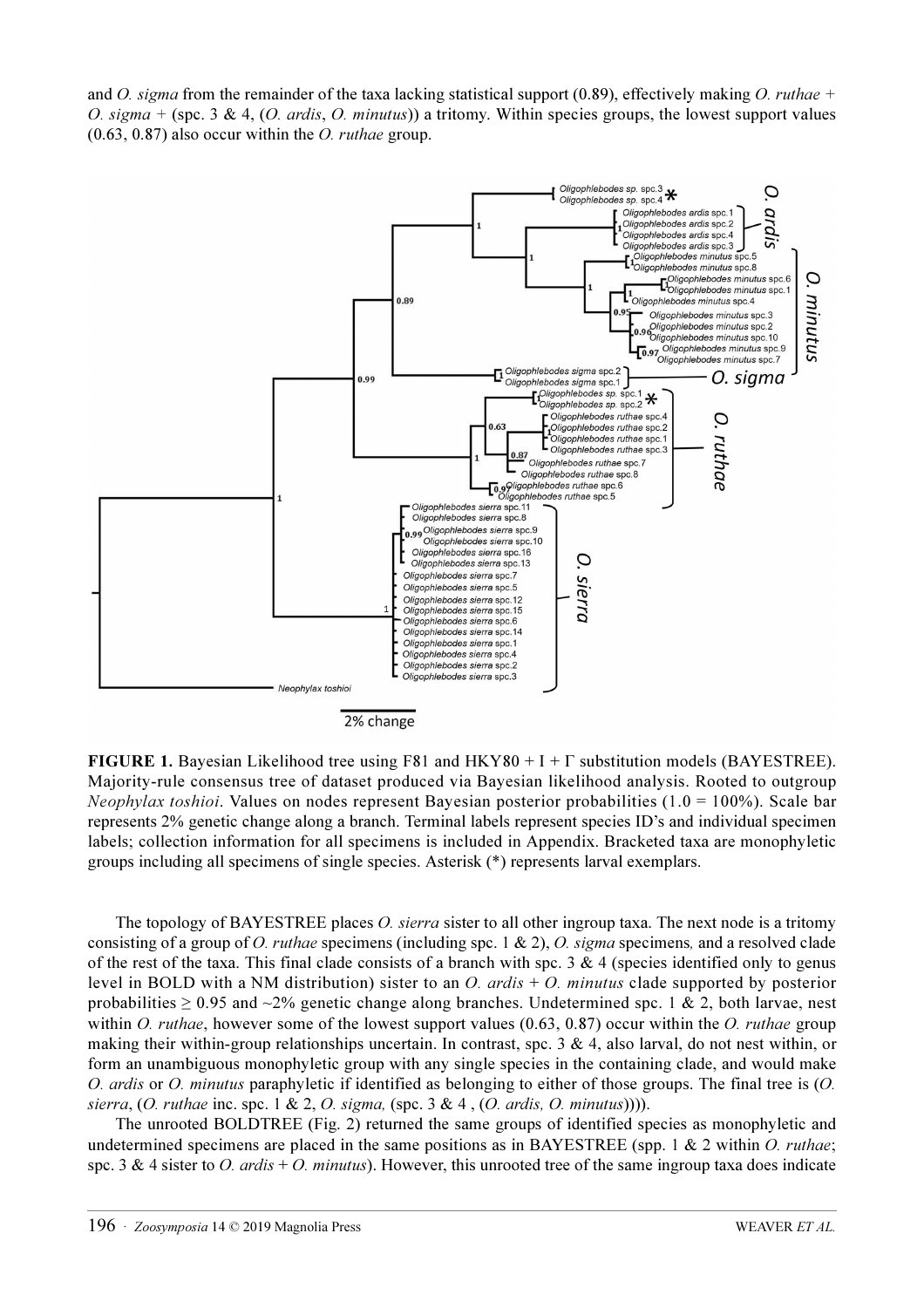different relationships among the species-level clades, albeit with no measures of support. The most notable difference in topology is the position of the O. sigma clade resolved as sister to O. ruthae. The final tree rotated to be similar to other trees is  $(O.$  sierra,  $((O.$  ruthae inc spp. 1 & 2,  $O.$  sigma), (spc. 3 & 4,  $(O.$  ardis,  $O.$ minutus)))).

In the ZHOUTREE, Oligophlebodes is published as resolved sister to Neophylax. The final tree, where bootstrap values  $\geq 50$ , is (O. sigma, O. sierra, (O. ruthae & O. mostbento), ((O. minutus, sp. 1 & sp. 2), (O. ardis, O. minutus))). The single exemplar of O. mostbento is nested within two clades of O. ruthae. BOLD identifiers for sp. 1 & sp. 2 of ZHOUTREE = spc. 3 & 4 of BAYESTREE/BOLDTREE. BOLD sequences for O. minutus that grouped with spp.  $3 + 4$  were not included in the BAYESTREE or BOLDTREE.



2% change

FIGURE 2. Taxon ID tree for Oligophlebodes (BOLDTREE), an unrooted neighbor-joining tree using the Kimura 2-parameter model generated by BOLD. All conventions as in Fig. 1.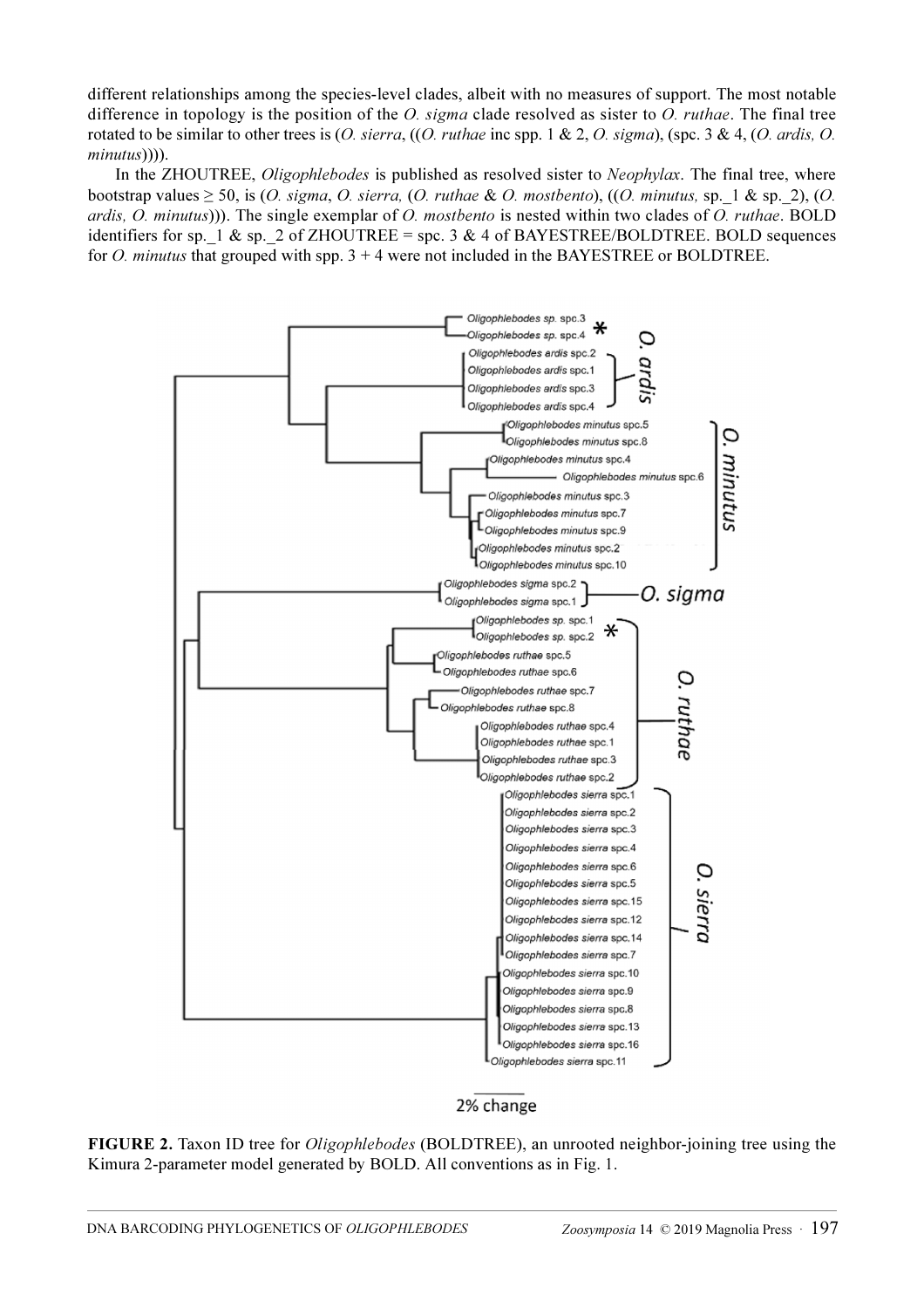#### Discussion

We recognize that single-gene trees reflect the history of the gene studied (Maddison 1997). They may not reflect the organismal phylogeny due to the long-recognized possibility of incomplete lineage sorting (Avise et al. 1983) and may have limited resolution. Moreover, with just one gene, there is no independent way to evaluate the gene tree's congruence with the species phylogeny. Despite these limitations, we find value in comparing the outcome of this analysis to the BOLD distance tree, or rapid ML algorithms (e.g. RAxML; Stamatakis 2006) to determine whether the Bayesian method provides any added value, in terms of changing the tree topology or improving support values, relative to the trees produced by those methods, and in comparison to the broader Zhou et al. (2016) analysis.

### Oligophlebodes species definitions and phylogenetic relationships

BAYESTREE recovered the 5 sampled species (of seven described) of *Oligophlebodes* each on a monophyletic branch of the phylogeny. Oligophlebodes sierra from its northern Rocky Mountain distribution exhibited the lowest level of genetic differentiation between localities apparent by the extremely short branch lengths, however, exemplars from the Sierra Nevada were not available. Oligophlebodes sigma and O. ardis were each on well-supported branches. Oligophlebodes ruthae formed a well-supported clade, including spc. 1 & 2; however, no exemplars of O. mostbento or O. zelti were included in this analysis. Oligophlebodes mostbento and O. zelti are expected to place sister to O. ruthae based on similarity in morphological characters and do indeed place together in ZHOUTREE (Zhou et al. 2016), which similarly does not provide positive confirmation for spc. 1 & 2 to as O. ruthae or O. mostbento. Oligophlebodes ruthae is morphologically distinct and adult males can be identified using two resources with keys and illustrations: Ross (1944) and Nimmo (1971). However, despite these keys, males of O. mostbento and O. zelti are often difficult to confidently separate.

Problematic among these species is *O. minutus*, which has an extensive range from AZ to AK and morphological variation along the entirety of its north-south distribution. Undetermined spc. 3 & 4 likely are an undescribed species, occurring outside of  $O$ . ardis  $+ O$ . minutus in BAYESTREE. These same BOLD sequences form a clade with part of the O. minutus in ZHOUTREE again suggesting that O. minutus may be paraphyletic. Moreover, in BAYESTREE  $a > 2\%$  BP pairwise divergence occurs between the branch with spc. 3 & 4 and the other O. minutus + O. ardis. A 2% BP pairwise divergence is a reasonable cutoff between species, and works for many Trichoptera species, but a minority do show considerably greater intraspecific levels of variation (Zhou et al. 2011). Closer morphological examination of individuals from those localities paired with formal morphological comparisons is a logical next-step, following the model of Flint and Kjer (2011).

As a result of the placement of undetermined species outside of recognized species groups (in the case of spc. 3  $\&$  4) and within a species group missing exemplars of closely related species, using this approach for positive species associations was problematic. Unless larval-male pairs or female-male pairs nest completely within recognized species without ambiguity, it is difficult to confidently make these associations without a more complete analysis of the haplotypes and increased taxon sampling. That said, there are many examples in the Trichoptera literature where larval-adult DNA associations have led to larval descriptions to pair with described adults (e.g. Zhou et al. 2007, Waringer et al. 2018).

More uncertain are the relationships among the long-recognized species. In BAYESTREE, O. sierra resolved basal to all other Oligophlebodes, respectively. Weak posterior probability support at one node (Fig. 1,  $p = 0.89$ ) in the BAYESTREE resulted in collapsing O. sigma, O. ruthae and (spc. 3 & 4, (O. ardis, O. minutus)) into a tritomy. Collapsing support values below 50% bootstrap in the ZHOUTREE shows total lack of resolution between the four basal clades (O. sigma, O. sierra, (O. ruthae, O. mostbento), ((O. minutus, (sp.\_1, sp.\_2)), (O. ardis, O. minutus))). BOLDTREE, a result of neighbor-joining, and without support values, does not provide insight to resolve this issue. Similar to the pattern seen in caddisflies (Kjer *et al.*) 2014) and gelechioid moths (Kaila & Ståhls 2006), we found the leaves of the tree and species groups resolved when using the barcoding region, while intermediate nodes showed much lower support values. Increased sampling from unsampled populations, expanding the gene sampling to include at least 3 loci, including markers such as wingless and a section 16S rRNA, which have been demonstrated to work well separating closely-related species in Trichoptera (Kjer *et al.* 2014; Pauls *et al.* 2008), and full consideration of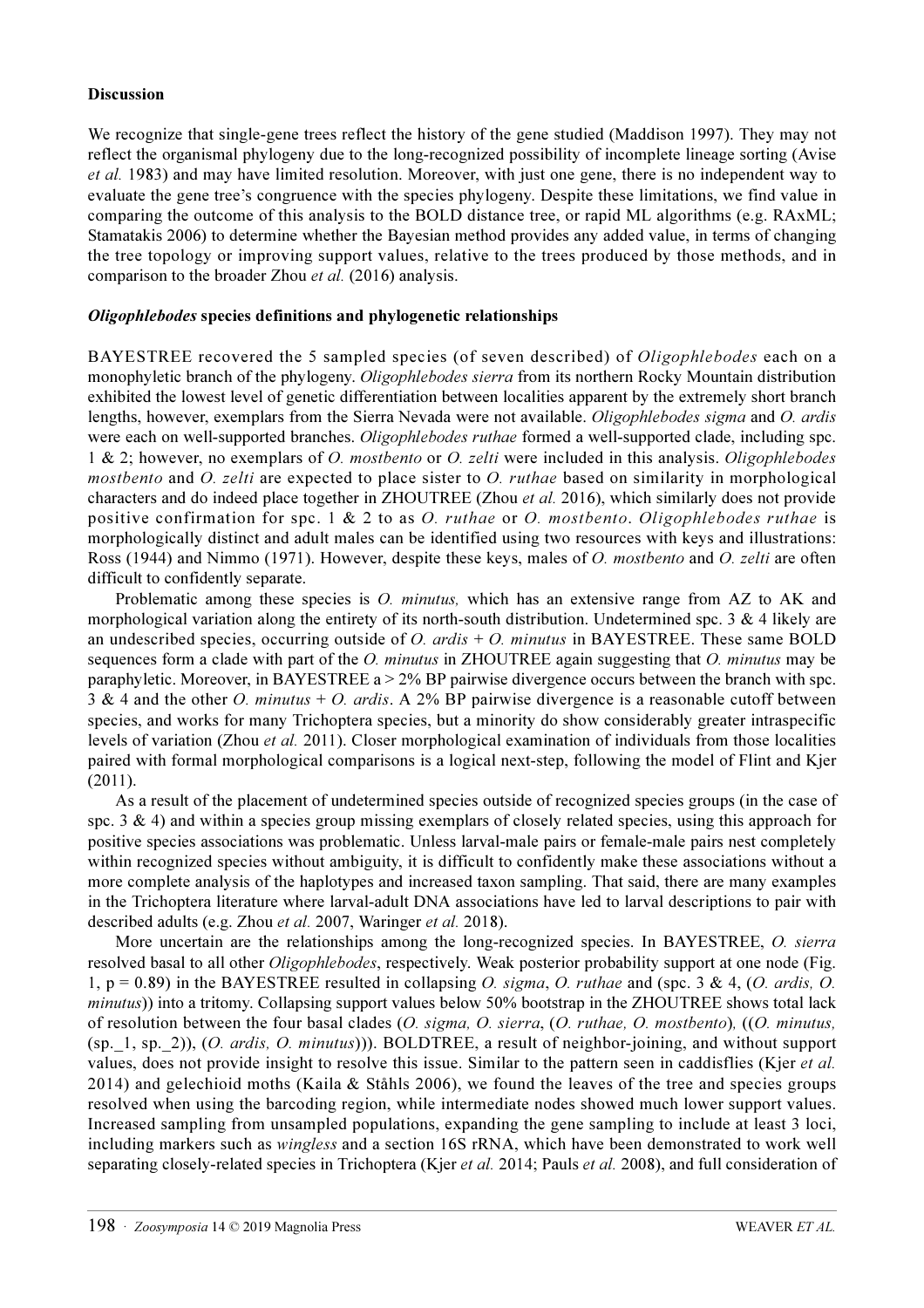the morphological diversity across life stages are clear next steps in discerning the larger evolutionary and biogeographical patterns for species in this genus.

#### Bayesian likelihood vs. distance methods

The BAYESTREE and BOLDTREE are congruent at most nodes and we can draw two inferences from the differences. The most important contrast is the shift of the two  $O$ , sigma specimens, sister to  $O$ , ruthae in the BOLDTREE, to a position sister to a larger clade, including O. minutus, O. ardis, and two unidentified taxa, in the BAYESTREE. Without statistical support in the BAYESTREE and no support value in the BOLDTREE, the extent of these differences remains unclear. However, within Oligophlebodes, changing the methodology seems to have had little impact on affinities to species groups (with the exception of the topology within O. ruthae), but may change the interspecies relationships. Morphologically, O. sigma, O. ardis and O. minutus share the character of patterning on the wings, while O. sigma and O. ruthae share fewer characters. Despite these phylogenetic issues, species identification, the primary purpose of DNA barcoding (Hebert *et al.* 2003a, b), appears to be well-served by either method in this genus. Even with small differences between these trees, the established superiority of likelihood methods, including Bayesian likelihood over distance methods (Guindon et al. 2010; Huelsenbeck 1995; Mar et al. 2005) makes clear Bayesian methods provide better phylogenetic estimates at the internal nodes. The statistical support values estimated in these methods also improve interpretation of node support within the topology.

The topologies of the Limnephiloidea subclade in Zhou et al. (2016) and the BAYESTREE estimate are generally similar. Zhou et al. (2016) used RAxML with bootstrap support- a method optimized for rapid model-based analysis of hundreds of taxa- so the support values are not directly comparable to the BAYESTREE posterior probabilities, but BAYESTREE posteriors are nominally higher than their bootstrap supports, as predicted by Erixon et al. (2003). It is notable that two major internal nodes in the ZHOUTREE collapse under bootstrap standard of 50%, resulting in almost no intra-generic resolution, while the BAYESTREE has only one such weak node with a statistically marginal posterior of 0.89 (Fig. 1).

#### Conclusion

Barcoding sequences can be used to support morphological designations of recognized species and highlight potential new species. However, to include support from a phylogenetic hypothesis, it is best to analyze these with likelihood methods over distance methods, and Bayesian methods where possible.

#### Acknowledgments

The authors acknowledge the Center for Research, the Deans of the College of Science and Health, and the Provost's Offices at William Paterson University for supporting this project, including travel to present the findings. We thank David E. Ruiter for sharing private BOLD sequences and Oliver S. Flint, Jr. for making sequences from the Smithsonian Museum open-access and publicly available. We also acknowledge Ralph W. Holzenthal (University of Minnesota), and Vincent H. Resh, Kipling W. Will, and the Margaret C. Walker Fund for Insect Systematics (University of California, Berkeley) for support of the larger Oligophlebodes revision project.

#### References

Avise, J.C., Shapira, J.F., Daniel, S.W., Aquadro, C.F. & Lansman, R.A. (1983) Mitochondrial DNA differentiation during the speciation process in Peromyscus. Molecular Biology and Evolution, 1, 38–56.

<https://doi.org/10.1093/oxfordjournals.molbev.a040301>

Brandley, M.C., Schmitz, A. & Reeder, T.W. (2005) Partitioned Bayesian analyses, partition choice, and the phylogenetic relationships of scincid lizards. Systematic Biology, 54, 373–390. <https://doi.org/10.1080/10635150590946808>

Darriba, D., Taboada, G.L., Doallo, R. & Posada, D. (2012) jModelTest 2: more models, new heuristics and parallel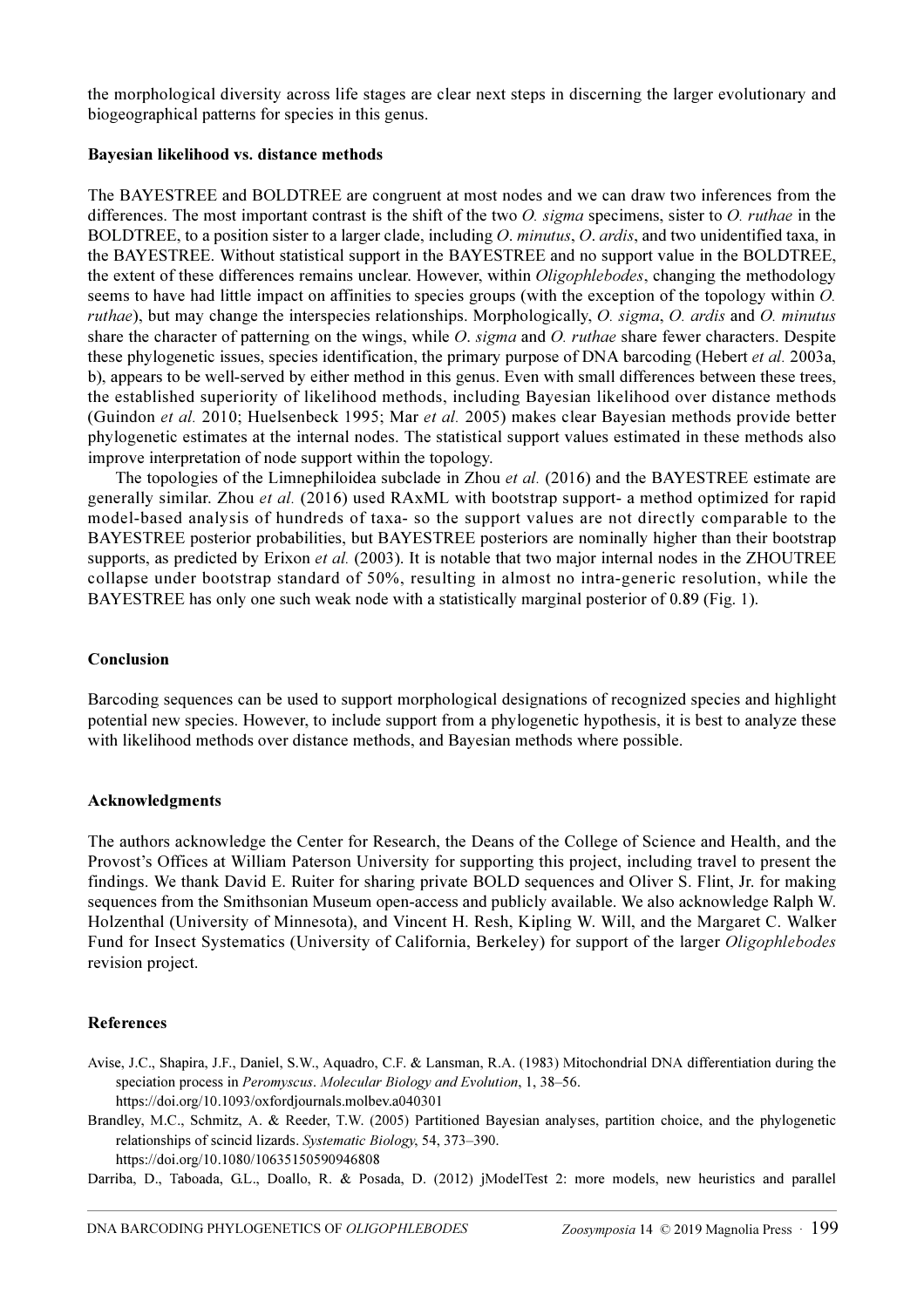computing. Nature Methods, 9, 772.

<https://doi.org/10.1038/nmeth.2109>

- Erixon, P., Svennblad, B., Britton, T. & Oxelman, B. (2003) Reliability of Bayesian posterior probabilities and bootstrap frequencies in phylogenetics. Systematic Biology, 52, 665–673. <https://doi.org/10.1080/10635150390235485>
- Flint, O.S., Jr. & Kjer, K.M. (2011) A New Species of Neophylax from Northern Virginia, USA (Trichoptera: Uenoidae). BioOne, 113, 7–13.
	- <https://doi.org/10.4289/0013-8797.113.1.7>
- Giersch, J.J., Jordan, S., Luikart, G., Jones, L.A., Hauer, F.R. & Muhlfeld, C.C. (2015) Climate-induced range contraction of a rare alpine aquatic invertebrate. Freshwater Science, 34, 53–65. <https://doi.org/10.1086/679490>
- Guindon, S., Dufayard, J.F., Lefort, V., Anisimova, M., Hordijk, W. & Gascuel, O. (2010) New algorithms and methods to estimate maximum-likelihood phylogenies: assessing the performance of PhyML 3.0. Systematic Biology, 59, 307–321. <https://doi.org/10.1093/sysbio/syq010>
- Hasegawa, M., Kishino, H. & Saitou, N. (1991) On the maximum likelihood method in molecular phylogenetics. Journal of Molecular Evolution, 32, 443–445.
	- <https://doi.org/10.1007/bf02101285>
- Hebert, P.D., Cywinska, A., Ball, S.L. & de Waard, J.R. (2003a) Biological identifications through DNA barcodes. Proceedings of the Royal Society of London B: Biological Sciences, 270, 313–321. <https://doi.org/10.1098/rspb.2002.2218>
- Hebert, P.D., Ratnasingham, S. & de Waard, J.R. (2003b) Barcoding animal life: cytochrome c oxidase subunit 1 divergences among closely related species. Proceedings of the Royal Society of London B: Biological Sciences, 270, S96–S99. <https://doi.org/10.1098/rsbl.2003.0025>
- Holzenthal, R.W., Blahnik, R.J., Kjer, K.M. & Prather, A.L. (2007) An update on the phylogeny of caddisflies (Trichoptera). In: Bueno-Soria, J., Barba-Álvarez, R. & Armitage, B. (Eds.) Proceedings of the XIIth International Symposium on Trichoptera. The Caddis Press, pp. 143–153.
- Huelsenbeck, J. P. (1995) Performance of phylogenetic methods in simulation. Systematic Biology, 44, 17–48. https://doi.org/10.2307/2413481
- Irinyi, L., Serena, C., Garcia-Hermoso, D., Arabatzis, M., Desnos-Ollivier, M., Vu, D. & Stubbe, D. (2015) International Society of Human and Animal Mycology (ISHAM). ITS reference DNA barcoding database—the quality controlled standard tool for routine identification of human and animal pathogenic fungi. Medical Mycology, myv008. <https://doi.org/10.1093/mmy/myv008>
- Johns, G.C. & Avise, J.C. (1998) A comparative summary of genetic distances in the vertebrates from the mitochondrial cytochrome b gene. Molecular Biology and Evolution, 15, 1481–1490. <https://doi.org/10.1093/oxfordjournals.molbev.a025875>
- Kaila, L. & Ståhls, G. (2006) DNA barcodes: Evaluating the potential of COI to differentiate closely related species of Elachista (Lepidoptera: Gelechioidea: Elachistidae) from Australia. Zootaxa, 1170, 1–26.
- Kearse, M., Moir, R., Wilson, A., Stones-Havas, S., Cheung, M., Sturrock, S., Buxton, S., Cooper, A., Markowitz, S., Duran, C., Thierer, T., Ashton, B., Meintjes, P. & Drummond, A. (2012) Geneious Basic: an integrated and extendable desktop software platform for the organization and analysis of sequence data. *Bioinformatics*, 28, 1647–1649. <https://doi.org/10.1093/bioinformatics/bts199>
- Kjer, K.M., Zhou, X., Frandsen, P.B., Thomas, J.A. & Blahnik, R.J. (2014) Moving toward species-level phylogeny using ribosomal DNA and COI barcodes: an example from the diverse caddisfly genus Chimarra (Trichoptera: Philopotamidae). Arthropod Systematics & Phylogeny, 72, 345–354.
- Leray, M. & Knowlton, N. (2015) DNA barcoding and metabarcoding of standardized samples reveal patterns of marine benthic diversity. Proceedings of the National Academy of Sciences, 112, 2076–2081. <https://doi.org/10.1073/pnas.1424997112>
- Maddison, W.P. (1997) Gene trees in species trees. Systematic Biology, 46, 523–536. <https://doi.org/10.2307/2413694>
- Mar, J.C., Harlow, T.J. & Ragan, M.A. (2005) Bayesian and maximum likelihood phylogenetic analyses of protein sequence data under relative branch-length differences and model violation. BMC Evolutionary Biology, 5, 8. <https://doi.org/10.1186/1471-2148-5-8>
- Nimmo, A.P. (1971) The Adult Rhyacophilidae and Limnephilidae (Trichoptera) of Alberta and Eastern British Columbia and their Post-Glacial Origin. Quaestiones Entomologicae, 7, 2–234.
- Pauls, S.U., Blahnik, R.J., Zhou, X., Wardwell, C.T. & Holzenthal, R.W. (2010) DNA barcode data confirm new species and reveal cryptic diversity in Chilean Smicridea (Smicridea) (Trichoptera: Hydropsychidae). Journal of the North American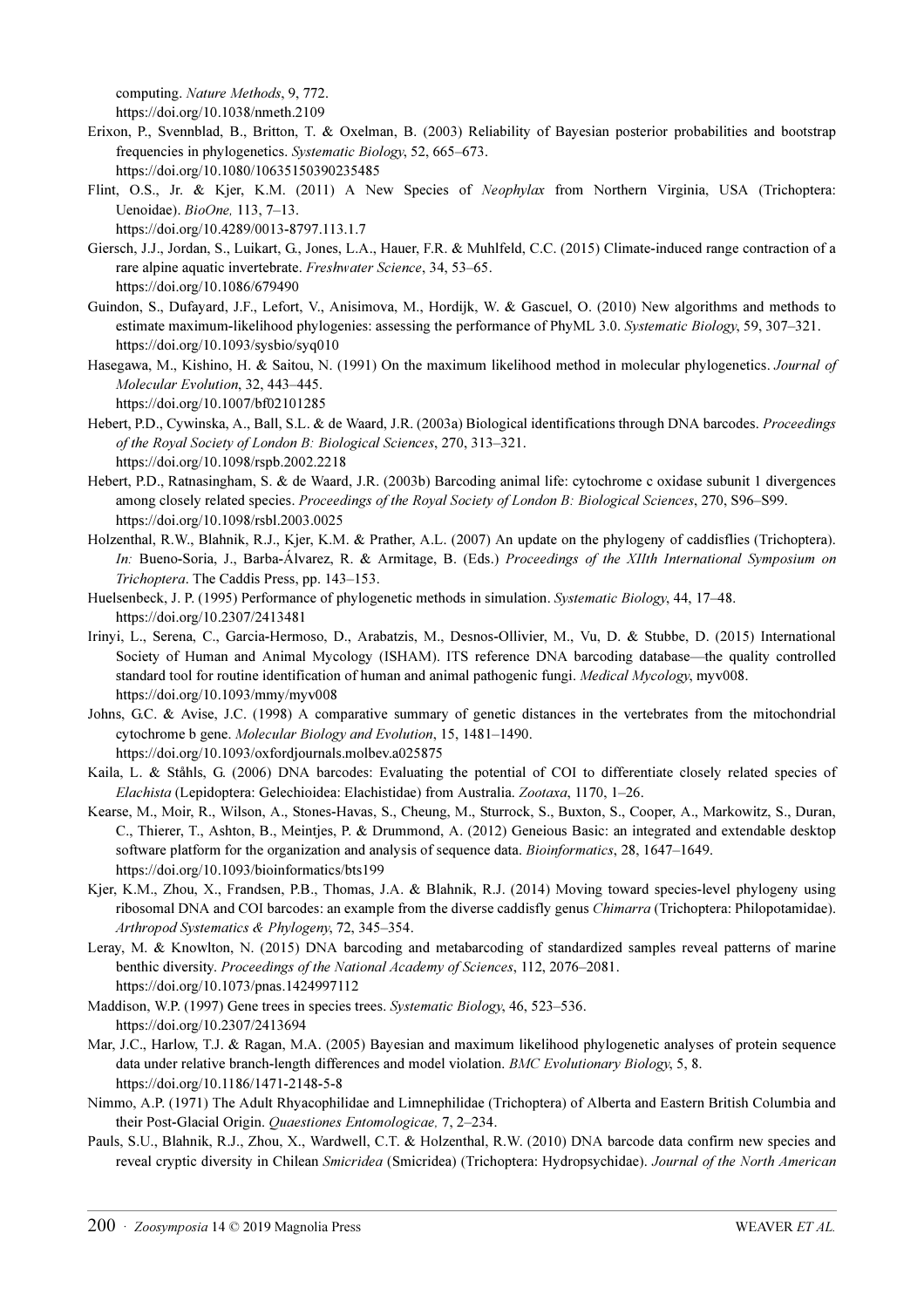Benthological Society, 29, 1058–1074.

<https://doi.org/10.1899/09-108.1>

- Pauls, S.U., Graf, W., Haase, P., Lumbsch, H.T. & Waringer, J. (2008) Grazers, shredders and filtering carnivores—the evolution of feeding ecology in Drusinae (Trichoptera: Limnephilidae): insights from a molecular phylogeny. Molecular Phylogenetics and Evolution, 46, 776–791.
	- <https://doi.org/10.1016/j.ympev.2007.11.003>
- Rambaut, A. (2014) FigTree. v.1.4.2: tree drawing tool. Available from: http://tree.bio.ed.ac.uk/software/figtree/ (Accessed 16 November 2015)
- Ratnasingham, S. & Hebert, P.D.N. (2007) BOLD: The Barcode of Life Data System (www.barcodinglife.org). Molecular Ecology Notes, 7, 355–364.

<https://doi.org/10.1111/j.1471-8286.2007.01678.x>

Ronquist, F. & Huelsenbeck, J.P., (2003) MrBayes 3: Bayesian phylogenetic inference under mixed models. Bioinformatics, 10, 1572–1574.

<https://doi.org/10.1093/bioinformatics/btg180>

- Ross, H.H. (1944) The caddis flies, or Trichoptera, of Illinois. Illinois Natural History Survey Bulletin, 023. https://doi.org/10.1093/aesa/37.4.392
- Ruiter, D.E., Boyle, E.E. & Zhou, X. (2013) DNA barcoding facilitates associations and diagnoses for Trichoptera larvae of the Churchill (Manitoba, Canada) area. BMC Ecology, 13, 1–40. <https://doi.org/10.1186/1472-6785-13-5>
- Schmid, F. (1955) Contribution a l'etude des Limnophilidae (Trichoptera). Mitteilungen der Schweizerischen Entomologischen Gesellschaft, Supplement 28, 1–245.
- Stamatakis, A. (2006) RAxML-VI-HPC: maximum likelihood-based phylogenetic analyses with thousands of taxa and mixed models. Bioinformatics, 22, 2688–2690.

<https://doi.org/10.1093/bioinformatics/btl446>

Waringer, J., González, M.A., Martín, L., Martínez, J., Erzinger, F. & Pauls, S.U. (2018) DNA-based association and description of the larval stage of *Apatania theischingerorum* Malicky 1981 (Trichoptera, Apataniidae), with notes on its ecology. Zootaxa[, 4418 \(2\), 161–170.](https://doi.org/10.11646/zootaxa.4418.2.5) 

<https://doi.org/10.11646/zootaxa.4418.2.5>

Wiggins, G.B. (1996) Larvae of the North American Caddisfly Genera (Trichoptera) (2nd ed.). Toronto: University of Toronto Press.

<https://doi.org/10.3138/9781442623606>

Wiggins, G.B., Weaver, J.S. III & Unzicker, J.D. (1985) Revision of the caddisfly family Uenoidae (Trichoptera). Canadian Entomologist, 117, 763–800.

<https://doi.org/10.4039/Ent117763-6>

- Zhou, X., Frandsen, P.B., Holzenthal, R.W., Beet, C.R., Bennett, K.R., Blahnik, R.J., Bonada, N., Cartwright, D., Chuluunbat, S., Cocks, G.V., Collins, G.E., deWaard, J.,Dean, J., Flint, O.S., Jr., Hausmann, A., Hendrich, L., Hess, M., Hogg, I.D., Kondratieff, B.C., Malicky, H., Milton, M.A., Morinière, J., Morse, J.C., Mwangi, F.N., Pauls, S.U., Razo Gonzalez, M.,, Rinne, A., Robinson, J.L., Salokannel, J., Shackleton, M., Smith, B., Stamatakis, A., StClair, R., Thomas, J.A., Zamora-Muñoz, C., Ziesmann, T. & Kjer, K.M. (2016) The Trichoptera barcode initiative: a strategy for generating a species-level Tree of Life. Philosophical Transactions of the Royal Society B, 371(1702), 20160025. <https://doi.org/10.1098/rstb.2016.0025>
- Zhou, X., Robinson, J.L., Geraci, C.J., Parker, C.R., Flint, O.S. Jr., Etnier, D.A., Ruiter, D., DeWalt, R.E., Jacobus, L.M. & Hebert, P. D.N. (2011) Accelerated construction of a regional DNA-barcode reference library: caddisflies (Trichoptera) in the Great Smoky Mountains National Park. Journal of the North American Benthological Society, 30, 131–162. <https://doi.org/10.1899/10-010.1>
- Zhou, X., Kjer, K.M. & Morse, J.C. (2007) Associating larvae and adults of Chinese Hydropsychidae caddisflies (Insecta:Trichoptera) using DNA sequences. Journal of the North American Benthological Society, 26, 719–742. <https://doi.org/10.1899/06-089.1>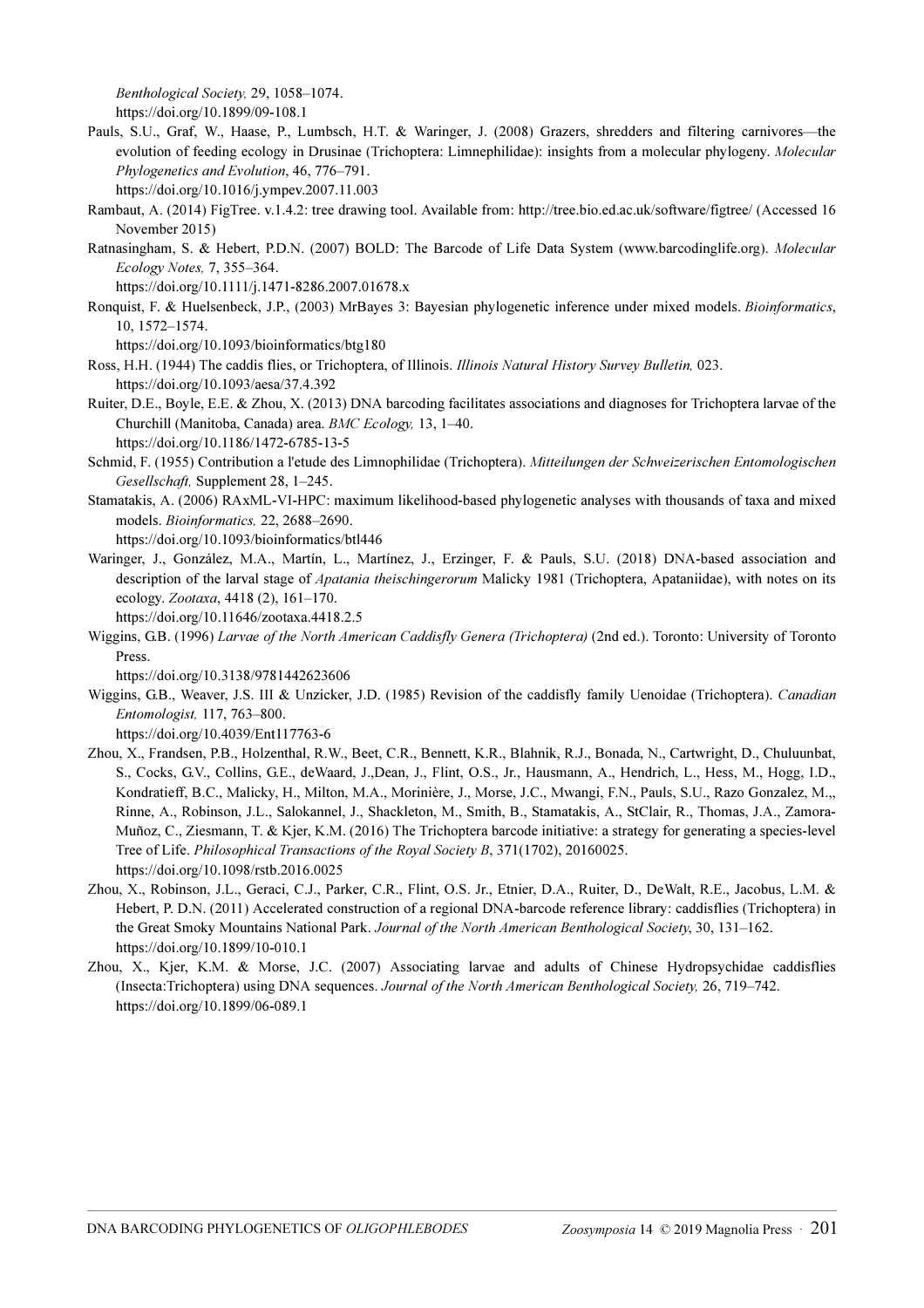| <b>Specimen designation</b>   | Length<br>(b.p.) | Locality data                                                               | <b>GenBank</b> (GB)<br><b>Accession Number</b> |
|-------------------------------|------------------|-----------------------------------------------------------------------------|------------------------------------------------|
| Neophylax toshioi             | 627              | USA: Virginia, Smyth Co.                                                    | HQ654635                                       |
| Oligophlebodes ardis spc.1    | 658              | USA: Colorado, Clear Creek County, Hoop Creek                               | HM400215                                       |
| Oligophlebodes ardis spc.2    | 658              | USA: Colorado, Clear Creek County, Hoop Creek                               | HM400216                                       |
| Oligophlebodes ardis spc.3    | 626              | USA: Colorado, Clear Creek County, Hoop Creek                               | HM400213                                       |
| Oligophlebodes ardis spc.4    | 658              | USA: Colorado, Clear Creek County, Hoop Creek                               | HM400214                                       |
| Oligophlebodes minutus spc.1  | 441              | --                                                                          | AF436509                                       |
| Oligophlebodes minutus spc.2  | 658              | USA: Colorado, Park County, Middle Fork of S. Platte<br>River at Co. Rd. 14 | HM400176                                       |
| Oligophlebodes minutus spc.3  | 658              | USA: Colorado, Park County, Middle Fork of S. Platte<br>River at Co. Rd. 14 | HM400178                                       |
| Oligophlebodes minutus spc.4  | 658              | USA: Colorado, Park County, Middle Fork of S. Platte<br>River at Co. Rd. 14 | HM400177                                       |
| Oligophlebodes minutus spc.5  | 658              | USA: New Mexico, Sandoval Co.                                               | HM400192                                       |
| Oligophlebodes minutus spc.6  | 441              | $\overline{\phantom{a}}$                                                    | AF436509                                       |
| Oligophlebodes minutus spc.7  | 658              | USA: Wyoming, Albany, Co. Sect. 14                                          | HQ560547                                       |
| Oligophlebodes minutus spc.8  | 658              | USA: New Mexico, Sandoval Co.                                               | HQ945582                                       |
| Oligophlebodes minutus spc.9  | 658              | USA: Wyoming, Albany, Co. Sect. 14, Telephone Creek<br>South of Hwy 130     | HQ560546                                       |
| Oligophlebodes minutus spc.10 | 658              | USA: Colorado, Park County, Middle Fork of S. Platte<br>River at Co. Rd. 14 | HM400175                                       |
| Oligophlebodes ruthae spc.1   | 407              | USA: Wyoming, Big Horn Co., Bighorn N.F.                                    | JQ935399                                       |
| Oligophlebodes ruthae spc.2   | 407              | USA: Wyoming, Big Horn Co., Bighorn N.F.                                    | JQ935400                                       |
| Oligophlebodes ruthae spc.3   | 407              | USA: Wyoming, Sheridon Co., Bighorn N.F.                                    | JQ935401                                       |
| Oligophlebodes ruthae spc.4   | 407              | USA: Wyoming, Sheridon Co., Bighorn N.F.                                    | JQ935404                                       |
| Oligophlebodes ruthae spc.5   | 658              | USA: Washington, Okanogan Co., NE Winthrop                                  | JQ935402                                       |
| Oligophlebodes ruthae spc.6   | 658              | USA: Washington, Okanogan Co., NE Winthrop                                  | JQ935403                                       |
| Oligophlebodes ruthae spc.7   | 658              | Canada: Alberta, Wateron, Coppermine Creek                                  | KM533490                                       |
| Oligophlebodes ruthae spc.8   | 658              | Canada: Alberta, Wateron, Coppermine Creek                                  | KM537818                                       |
| Oligophlebodes sierra spc.1   | 407              | USA: Washington, Skamania Co., E. Canyon Cr.                                | JQ935405                                       |
| Oligophlebodes sierra spc.2   | 407              | USA: Washington, Lewis Co., Yozoo Cr., Rt. 22                               | JQ935406                                       |
| Oligophlebodes sierra spc.3   | 407              | USA: Washington, Lewis Co., Yozoo Cr., Rt. 22                               | JQ935407                                       |
| Oligophlebodes sierra spc.4   | 407              | USA: Washington, Lewis Co., Yozoo Cr., Rt. 22                               | JQ935408                                       |
| Oligophlebodes sierra spc.5   | 658              | USA: Washington, Whatcom Co., off Rt. 542                                   | JQ935409                                       |

# APPENDIX: Specimen codes, collection, and molecular accession data. \* Denotes larval specimens.

...Continued on next page